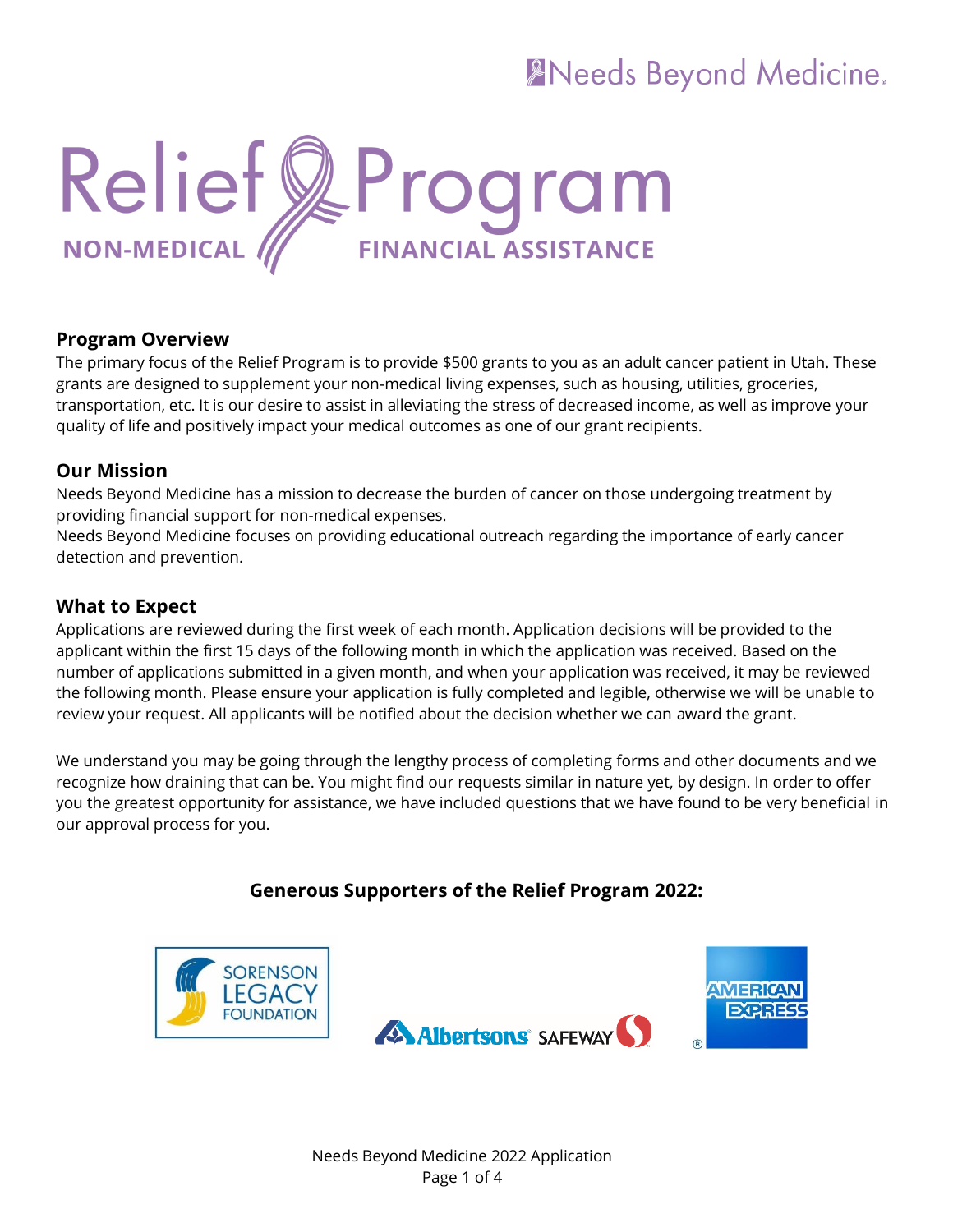# XNeeds Beyond Medicine.

| <b>Personal Information</b> |
|-----------------------------|
|-----------------------------|

| ٠              |                                                                                                                     |                                            |
|----------------|---------------------------------------------------------------------------------------------------------------------|--------------------------------------------|
| ٠              |                                                                                                                     |                                            |
| ٠              |                                                                                                                     |                                            |
| ٠              | Date of Birth: $\frac{1}{\sqrt{2}}$                                                                                 |                                            |
| ٠              | Gender: _______________                                                                                             |                                            |
| ٠              |                                                                                                                     |                                            |
| ٠              |                                                                                                                     |                                            |
| $\blacksquare$ | <b>Marital Status:</b>                                                                                              |                                            |
|                | _ Widowed<br>_ Single (never married)                                                                               | _Divorced                                  |
| ٠              | _ Married<br>_ Separated<br>Household size (including yourself, spouse, and all dependents): ______________________ |                                            |
| $\blacksquare$ | Race:                                                                                                               |                                            |
|                | _ American Indian or Alaska Native                                                                                  | _ Hispanic/Latina/o/Spanish Origin         |
|                | $\_$ Asian                                                                                                          | _ Native Hawaiian or Pacific Islander      |
|                | Black                                                                                                               | __ Other (specify) _______________________ |
|                | _ Caucasian (White)                                                                                                 |                                            |
|                | Employment status:                                                                                                  |                                            |
|                | $\_$ Full Time                                                                                                      | _Unable to work                            |
|                | _ Part Time                                                                                                         | _Homemaker                                 |
|                | _Self-employed                                                                                                      | _ Student                                  |
|                | _Unemployed                                                                                                         | _ Retired                                  |
|                |                                                                                                                     |                                            |
|                | Yearly household income:                                                                                            |                                            |
|                | _ \$0                                                                                                               | \$35,000 to \$49,999                       |
|                | $\_$ \$1 to \$9,999                                                                                                 | 550,000 to \$74,999                        |
|                | _\$10,000 to \$19,999                                                                                               | 575,000 to \$99,999                        |
|                | 520,000 to \$34,999                                                                                                 | _ Over \$100,000                           |
|                | Do you have medical insurance? YES / NO                                                                             |                                            |
|                | If yes, what is the name of your medical insurance provider?<br>i)                                                  |                                            |
|                | <b>Military Status:</b>                                                                                             |                                            |
|                | Are you active duty or retired military? YES / NO or N/A                                                            |                                            |
|                | Are you eligible for VA Benefits? YES / NO or N/A                                                                   |                                            |
|                |                                                                                                                     |                                            |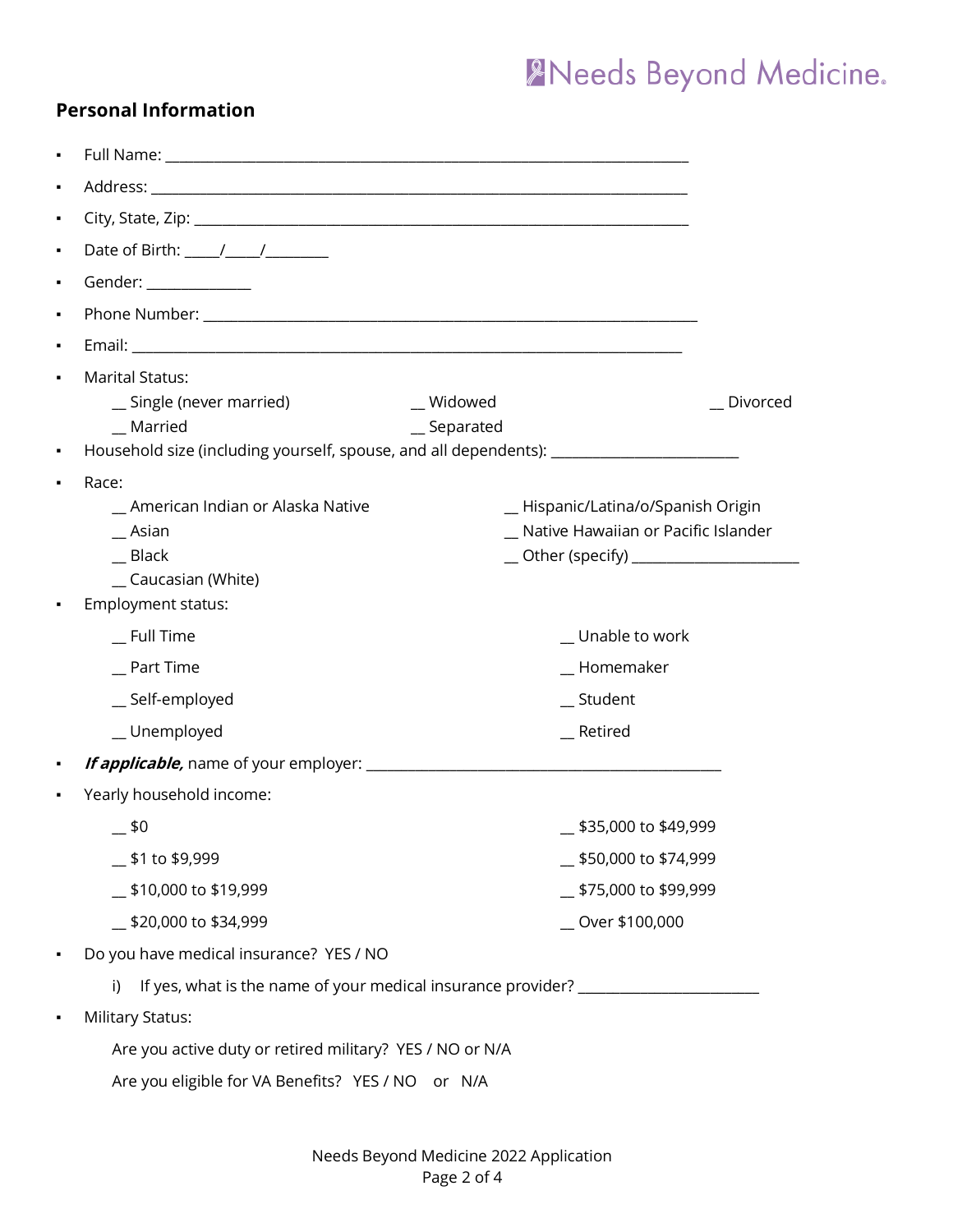## **ANeeds Beyond Medicine.**

#### **Assistance Request**

## **WE WILL NOT COVER MEDICAL RELATED EXPENSES. YOUR APPLICATION MAY BE REVOKED IF YOU ASK FOR FINANCIAL ASSISTANCE FOR MEDICATION OR OTHER MEDICAL COSTS ASSOCIATED WITH TREATMENT.**

|  |  |  | Have you previously applied for Needs Beyond Medicine financial assistance? YES/NO |
|--|--|--|------------------------------------------------------------------------------------|

If yes, month/year you applied:  $\frac{1}{2}$ 

Purpose of financial assistance requesting from Needs Beyond Medicine? (Select all that apply)

#### \$ Amount- Please include requested dollar amount next to each item

|   | Rent/Mortgage                                                                                   |
|---|-------------------------------------------------------------------------------------------------|
|   | Transportation                                                                                  |
|   | Groceries                                                                                       |
|   | <b>Utilities</b>                                                                                |
|   | Recovery Items                                                                                  |
|   | Other (please explain):                                                                         |
| ٠ | What other resources have you tried to get financial assistance through? Select all that apply. |
|   | $\_$ Family                                                                                     |
|   | Church                                                                                          |
|   | Local Charity                                                                                   |

\_\_ Medical facility you're receiving treatment at

- \_\_ National Charity
- \_\_ Other \_\_\_\_\_\_\_\_\_\_\_\_\_\_\_\_\_\_\_\_\_\_\_\_\_\_\_\_\_\_\_\_\_\_\_\_\_\_\_\_\_\_\_\_\_\_\_\_\_\_\_\_\_

## **Medical**

- Type of cancer you have been diagnosed with: \_\_\_\_\_\_\_\_\_\_\_\_\_\_\_\_\_\_\_\_\_\_\_\_\_\_\_\_\_\_\_\_\_\_\_
- Stage of cancer: \_\_\_\_\_\_\_\_\_\_\_\_
- Date diagnosed: \_\_\_\_\_/\_\_\_\_\_\_/\_\_\_\_\_\_\_\_ (**Most CURRENT diagnosis)**
- Is this a relapse of cancer? YES / NO
	- a. If Yes, Original Diagnosis Type & Date: \_\_\_\_\_\_\_\_\_\_\_\_\_\_\_\_\_\_\_\_\_\_\_\_\_\_\_\_\_\_\_\_\_\_\_\_\_\_\_\_\_\_\_\_\_\_\_\_\_\_\_\_\_\_\_\_
- Name of your Doctor: \_\_\_\_\_\_\_\_\_\_\_\_\_\_\_\_\_\_\_\_\_\_\_\_\_\_\_\_\_\_\_\_\_\_\_\_\_\_\_\_\_\_\_\_\_\_\_\_\_\_\_\_\_\_\_\_\_\_\_\_\_\_\_\_\_